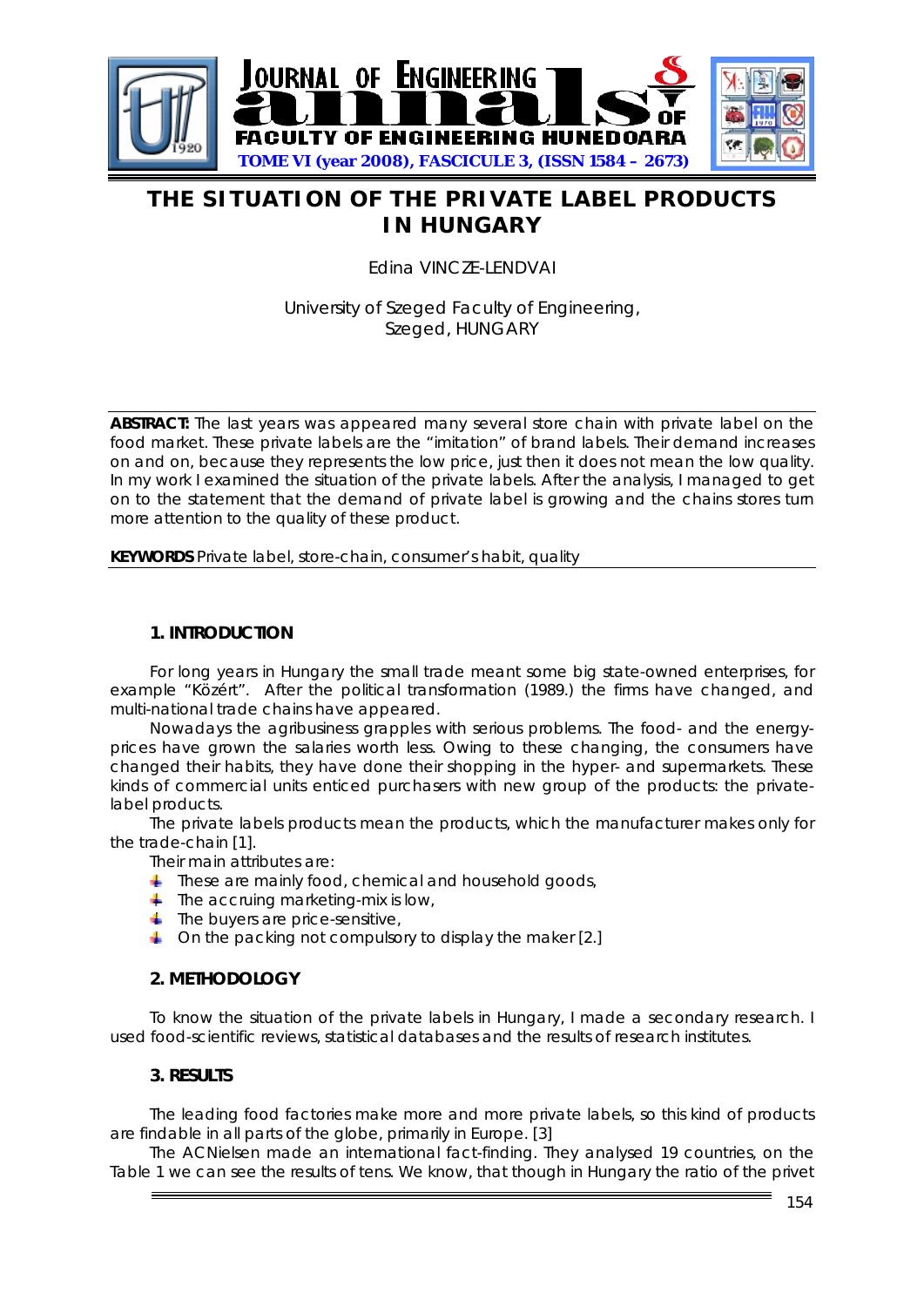



labels has grown (with 3 percent points), this value is bigger in the other European countries. The difference between the 1<sup>st</sup> place (Switzerland) and the10<sup>th</sup> place (Poland) is huge – 32, 33 percent, our country is on the 7<sup>th</sup> place.

The number of product – category shows us the use of the private labels. This value is 595 FMCG[1](#page-1-0) – segment in Great Britain, 136 in Hungary. [4].

| Country              | 2005 | 2006 |
|----------------------|------|------|
| Switzerland          | 45   | 46   |
| <b>Great Britain</b> | 38   | 40   |
| Germany              | 32   | 30   |
| Belgium              | 30   | 30   |
| Slovakia             | 12   | 20   |
| <b>Bohemia</b>       | 11   | 16   |
| Hungary              | 13   | 16   |
| Austria              | 14   | 15   |
| Italy                | 14   | 15   |
| Poland               | 13   | 13   |

|  | Table 1 The market share of the private labels in some European countries (%) |  |
|--|-------------------------------------------------------------------------------|--|
|  |                                                                               |  |

Source: AC Nielsen, 2007

The GfK Hungary asked 1000 housekeepers about the private labels in 2007. [5]. The main results of the market research organization are:

- $\pm$  the name "private label" was known by 57 percents of the women,
- $\ddot{\phantom{1}}$  the 2/3 of the asked usually buy this products,
- $\ddagger$  they purchase them for only own using (not for gift),
- $\pm$  mainly the families with low income buy these goods.

The housekeepers expounded their opinion about the connection between the price and the quality (Figure 1). Most of them (57%) said, the private labels are worth the money. About 20 percents thought, that the quality depends on the store chain. It is not important for customers to know exactly detailed technological process, but want to justify products and be informed parameters and values of them. People decide about buy by their impression. It is very important, when you buy special premium products like game or seafood. [6.]



Source: GfK Hungary

Figure 1. Breakdown by the opinion about the price-quality connection

In a Hungarian survey the AC Nielsen examined the market share of some product groups. (Table 2.). The facts include 86 food and 61 chemical products. The value of pet foods is the higher (41%), the frozen products are on the 2nd place (29%) [7.]

-

<span id="page-1-0"></span><sup>1</sup> fast moving consumer goods